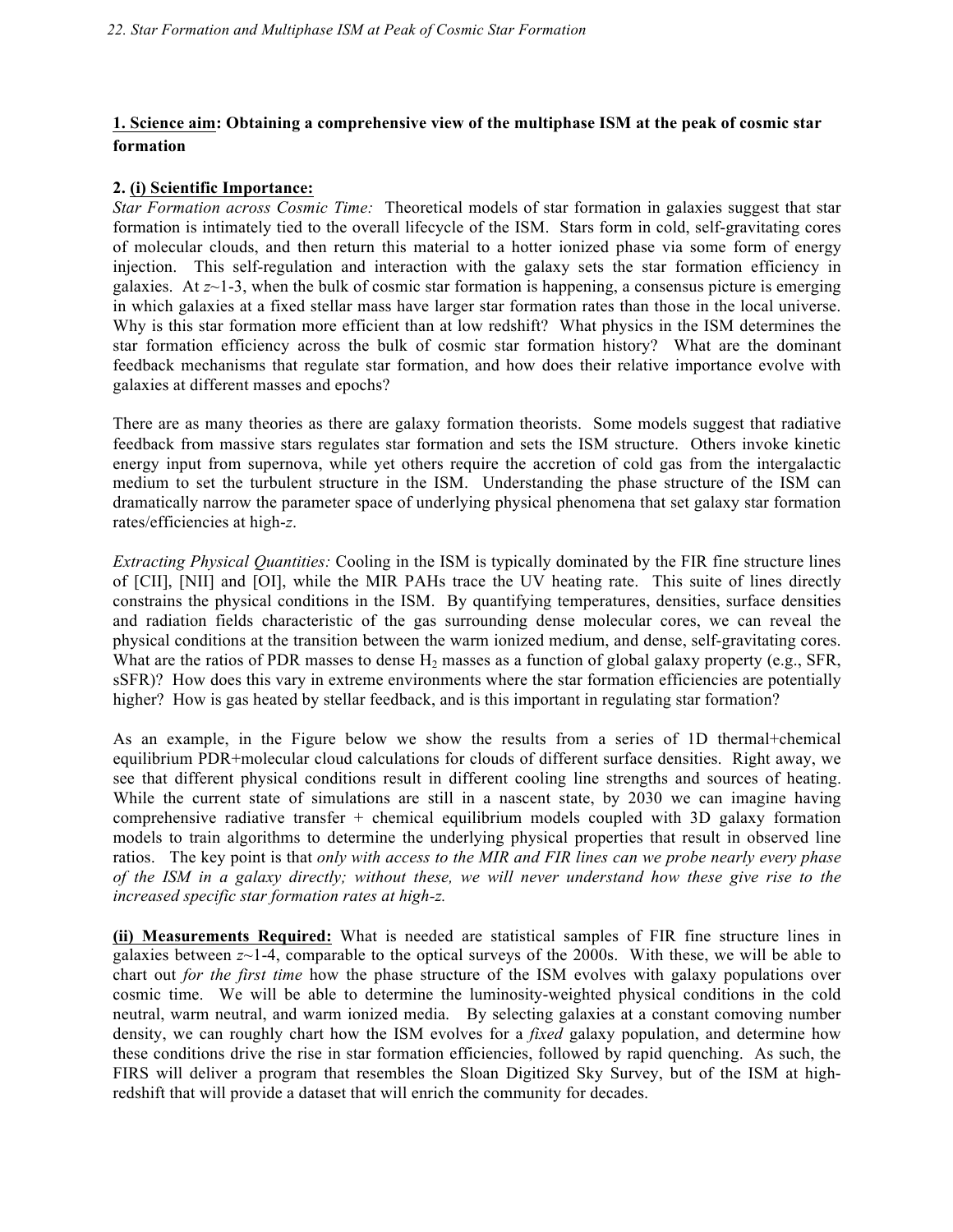*What lines do we need?:* We require lines that provide access to each phase of the ISM. The FIR fine structure lines of [OI] traces the diffuse warm neutral medium (as well as warm gas in clouds, though is dominated by the former in lower mass systems). [OIII] and [NII] each provide access to the ionized medium, while [CII] can be used to trace the parts of clouds that CO misses. There are additionally MIR lines accessible to the FIRS that can also be used to trace these phases of the ISM (e.g., [FeII], [SiII] for the neutral medium and, [NeII], [NeIII] [SIII], [SIV], and [OIV] for the ionized medium). While each are essential ingredients for understanding ISM phase structure, all but [CII] are only obtainable with the FIRS (and [CII] is impossible to get in the necessary statistical samples with ALMA; see below).

**(iv) Longevity/Durability:** (with respect to expected 2025-2030 facilities). FIRS will detect essentially all phases of the ISM related to star formation (CNM, WNM, WIM). While ALMA can do [CII] at  $z \sim 2$ , it is infeasible to get statistical samples; we conservatively estimate <100 ALMA (U)LIRG detections per year (see appendix).Not only can FIRS obtain statistical samples of galaxies detected in [CII], it also provides the full suite of MIR and FIR lines necessary to probe multi-phases of the ISM.



**3. Figure:** The Lambda terms are cooling and Gamma are heating. PE is the grain photoelectric effect (so, UV heating), CR is cosmic rays, and  $\Psi$  is energy exchange with dust. From Narayanan & Krumholz 2016. The point is that the dominant coolant (and heating source) changes with cloud physical conditions, and that observations of the FIR lines (along with PAHs to trace the UV heating rate) can constrain physical conditions in the COdark portions of clouds.

| Parameter                 | Unit                    | Required  | Desired         | Comments                               |
|---------------------------|-------------------------|-----------|-----------------|----------------------------------------|
|                           |                         | value     | Value           |                                        |
| Wavelength/band           | um                      | 20-500    | 20-500          | [CII]-> $z$ ~2 + other MIR/FIR lines   |
| Number of targets         |                         | 1e4       | 1e <sub>5</sub> |                                        |
| Survey area               | deg. <sup>2</sup>       | 10        | 100             |                                        |
| Angular resolution        | arcsec                  | $2 - 3$ " | 1, 22           | Spectra so no confusion issues         |
| Spectral resolution       | $\Delta\lambda/\lambda$ | 3000      | 5000            |                                        |
| line<br>Spectral          | $W m^{-2}$              | $3e-21$   | $3e-22$         | $1\sigma$ (to detect LIRGs out to z~3) |
| sensitivity (1 $\sigma$ ) |                         |           |                 |                                        |

#### **4. Table:**

#### **5. Key references:**

Casey, Narayanan & Cooray 2014 Carilli & Walter 2013